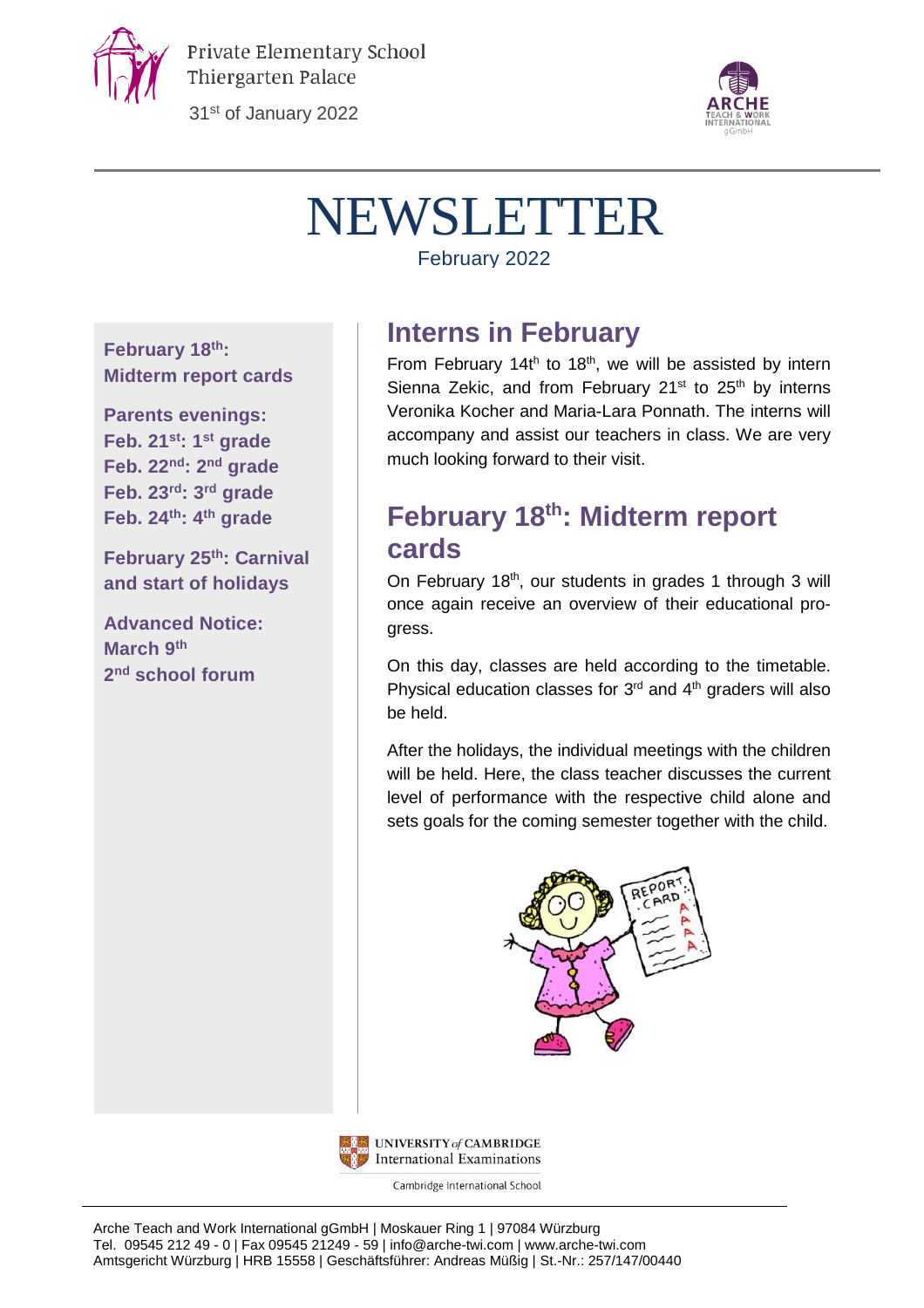

Private Elementary School Thiergarten Palace

31st of January 2022



### **Parents' evenings**

We would like to invite you to the parents' evenings in the 2nd half of the year.

**1<sup>st</sup> grade:** Monday, Feb. 21<sup>st</sup>, 2022, 6:30 p.m.

**2 nd grade:** Tuesday, Feb. 22nd , 2022, 6:30 p.m.

**3 rd grade:** Wednesday, Feb. 23rd , 2022, 6:30 p.m.

**4<sup>th</sup> grade:** Thursday, Feb. 24<sup>th</sup>, 2022, 6:30 p.m.



To ensure that both parents have the opp ortunity to participate in the parents' evenings, they will again take place online via MS-TEAMS. We would therefore be very pleased to welcome as many of you as possible.

Please log in to the parent-teacher conferences with your child's account in TEAMS.

### **Many thanks to the sponsoring association**

On behalf of all the students, we would like to thank the support association for their financial support. Through the help of the support association we were able to provide the students for the lessons, the afternoon time and for the break the following items: street coloring chalk, soft footballs, jump and swing ropes, moon hoppers, dance hoops, hokkis, table soccer, soil for the school garden, balls and seat cushions, which are used by the students with pleasure.

# **Advance notice: March 9 th: 2 nd School Forum**

The 2<sup>nd</sup> School Forum of this school year will take place on Wednesday, March 9<sup>th</sup>, at 7 p.m. We ask all parents to forward their suggestions, questions, concerns and worries regarding school life as a whole to the respective parent representatives, so that they can be discussed that evening. Your parents' representative will get in touch with you.

### **Advance notice: Student project week**

The motto of this year's project week for our students is "Designing Thinking for Kids". For this purpose, Mr. Fabian Kreis from FABISDESIGN kids will visit us and carry out this creative project with the students of all grades. The students of the 1<sup>st</sup> and 2<sup>nd</sup> grades will work on the topic "Our castle in the future", the students of the  $3<sup>rd</sup>$  and  $4<sup>th</sup>$  grades on the topic "My dream project".

Therefore, we are collecting magazines that are illustrated colorfully and would be happy if you could support us. We are preferably looking for pictures about  $\bullet$  garden  $\bullet$  country  $\bullet$  life  $\bullet$  vehicles, etc., so that we can offer the students a wide selection.



Cambridge International School